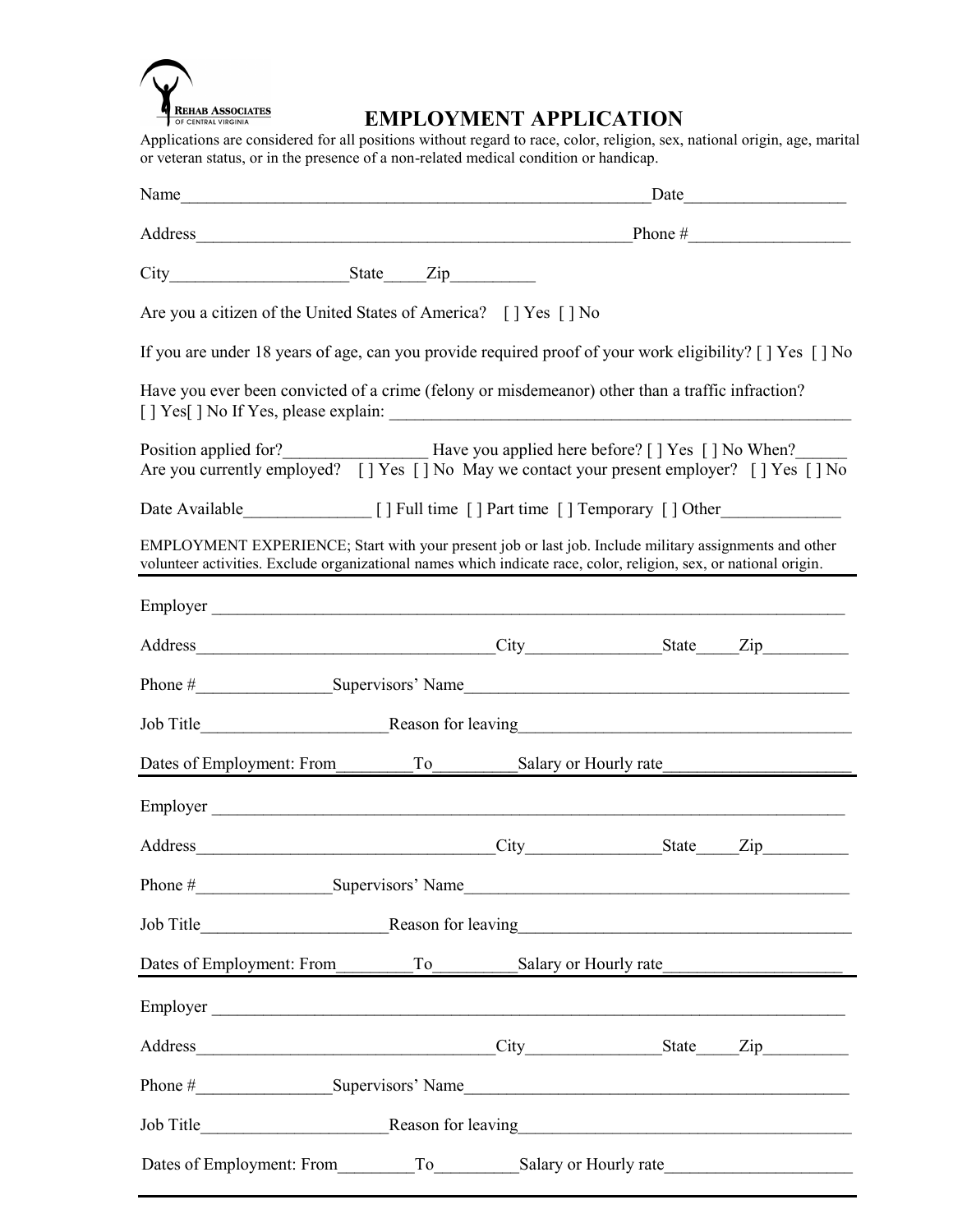## EMPLOYMENT APPLICATION PAGE 2

| <b>EDUCATION</b>                                                                                                              |                                                                                                                       |         |                           |                  |
|-------------------------------------------------------------------------------------------------------------------------------|-----------------------------------------------------------------------------------------------------------------------|---------|---------------------------|------------------|
| Schools/Colleges Attended:                                                                                                    |                                                                                                                       |         | # Years Year Grad. Degree |                  |
|                                                                                                                               |                                                                                                                       |         |                           |                  |
|                                                                                                                               |                                                                                                                       |         |                           |                  |
|                                                                                                                               |                                                                                                                       |         |                           |                  |
|                                                                                                                               |                                                                                                                       |         |                           |                  |
|                                                                                                                               | <u> 1989 - Johann Stein, mars an deus Amerikaansk kommunister (* 1958)</u>                                            |         |                           |                  |
|                                                                                                                               |                                                                                                                       |         |                           |                  |
|                                                                                                                               |                                                                                                                       |         |                           |                  |
| Describe any specialized training, skills, professional memberships, etc:                                                     |                                                                                                                       |         |                           |                  |
|                                                                                                                               |                                                                                                                       |         |                           |                  |
|                                                                                                                               |                                                                                                                       |         |                           |                  |
|                                                                                                                               |                                                                                                                       |         |                           |                  |
|                                                                                                                               |                                                                                                                       |         |                           |                  |
|                                                                                                                               |                                                                                                                       |         |                           |                  |
|                                                                                                                               |                                                                                                                       |         |                           |                  |
| <b>EMPLOYMENT REFERENCES</b>                                                                                                  |                                                                                                                       |         |                           |                  |
|                                                                                                                               |                                                                                                                       |         |                           |                  |
| Please give name, title, company name and telephone number of three references:                                               |                                                                                                                       |         |                           |                  |
| Reference Name                                                                                                                | Title                                                                                                                 | Company |                           | Telephone Number |
|                                                                                                                               |                                                                                                                       |         |                           |                  |
|                                                                                                                               |                                                                                                                       |         |                           |                  |
| 2.<br><u> 1999 - Johann Harry Harry Harry Harry Harry Harry Harry Harry Harry Harry Harry Harry Harry Harry Harry Harry H</u> |                                                                                                                       |         |                           |                  |
| 3.                                                                                                                            |                                                                                                                       |         |                           |                  |
|                                                                                                                               | <u> 1989 - Johann Stoff, deutscher Stoff, der Stoff, der Stoff, der Stoff, der Stoff, der Stoff, der Stoff, der S</u> |         |                           |                  |